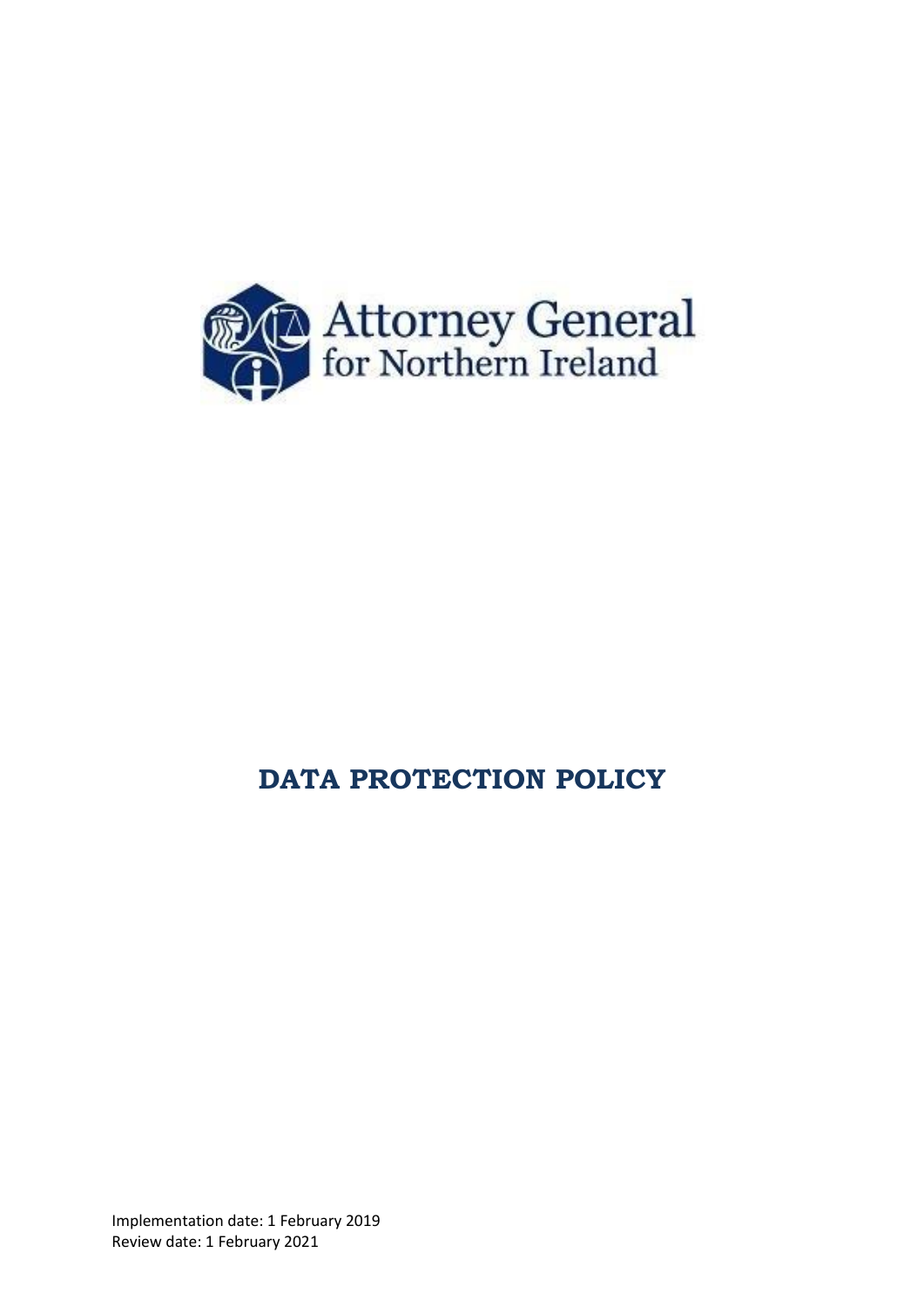## **Data Protection Policy**

## **1. Purpose**

1.1. The purpose of this document is to set out how, as a data controller, the Attorney General for Northern Ireland (AGNI) protects personal data.

# **2. Introduction**

- 2.1. As a data controller, the AGNI is fully committed to protecting the rights and privacy of individuals in accordance with the General Data Protection Regulation (GDPR) and the Data Protection Act 2018 (DPA).
- 2.2. Within the Office of the Attorney General for Northern Ireland (OAGNI) we collect and use personal data in order to carry out our business. Our data subjects include members of the public, other NI Departments, clients, customers, suppliers, and current, past and prospective employees. All personal information will be processed with care, however it is collected, recorded and used, and whether it is within manual files, held electronically or recorded by any other means.
- 2.3. The OAGNI has governance and accountability measure in place to ensure that all employees and other parties who have access to personal information (including special categories of personal data) held by or on behalf of the OAGNI are fully aware of and abide by their duties and responsibilities under the legislation.

# **3. Data Protection Principles**

- 3.1. OAGNI fully supports and complies with the six principles of the GDPR. In summary, this means that personal information will be:
	- I. processed lawfully, fairly and in a transparent manner;
	- II. collected for specified, explicit and legitimate purposes and not further processed in a manner that is incompatible with those purposes:
	- III. adequate, relevant and limited to what is necessary;
	- IV. accurate, and where necessary, kept up to date;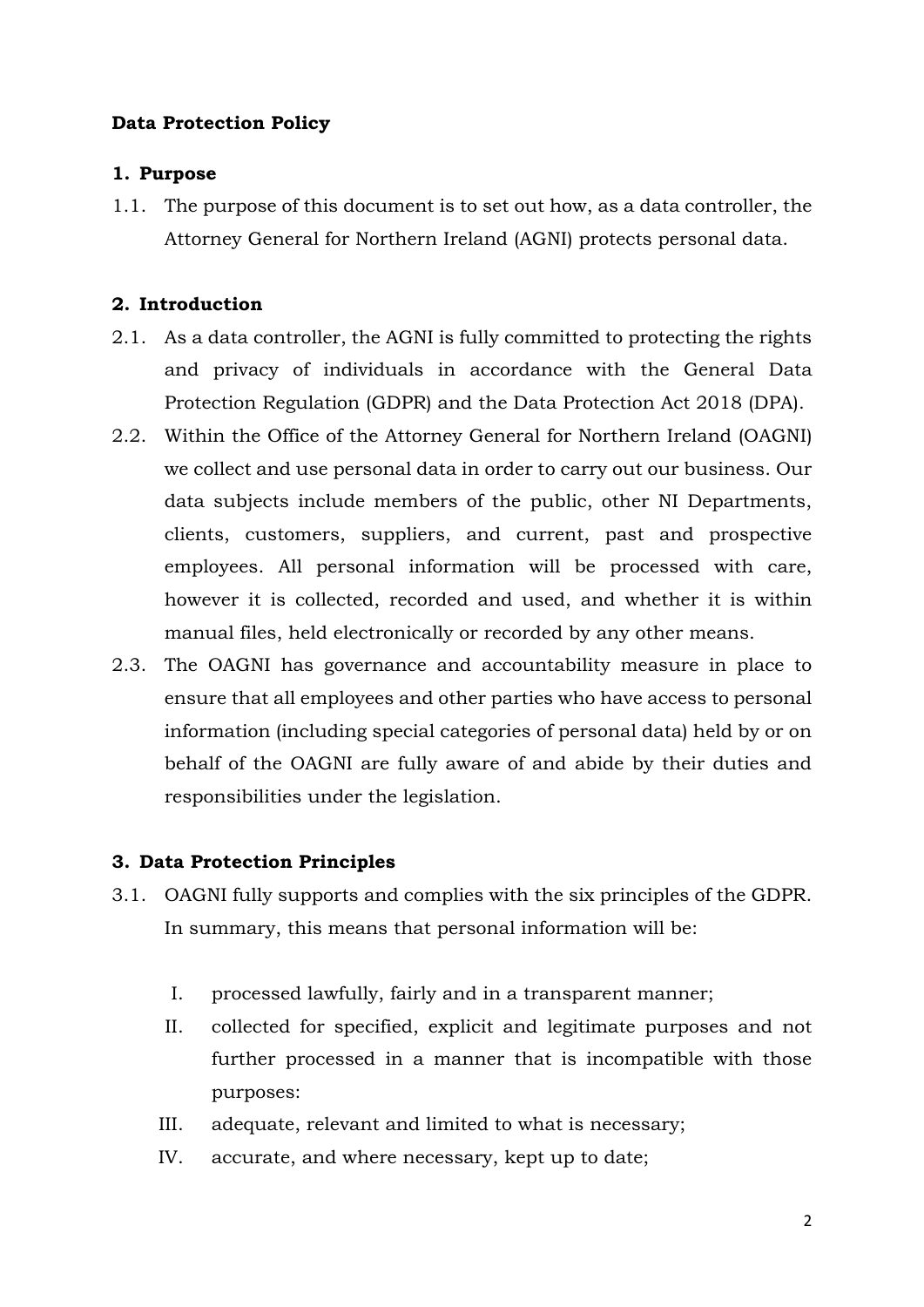- V. kept in a form which permits identification of data subjects for no longer than is necessary for the purposes for which the data is processed; and
- VI. processed in a manner that ensures appropriate security of the personal data, including protection against unauthorised or unlawful processing and against accidental loss, destruction or damage, using appropriate technical or organisational measures.

## **4. Governance Structure**

- 4.1. The OAGNI has a strong commitment at senior management level to the safeguarding of personal data.
- 4.2. The Senior Management Team takes overall ownership of the organisation's information risk policy and is responsible for ensuring that information risk is managed appropriately.
- 4.3. A Data Protection Officer is appointed to monitor internal compliance and inform and advice on data protection obligations.

### **5. Processing of Personal Information**

- 5.1. The OAGNI will, through appropriate training and responsible management:
	- take a privacy by design approach to all work to incorporate data protection compliance at an early stage;
	- fully observe conditions regarding the fair collection and use of personal information and special category data;
	- maintain appropriate documentation on processing activities;
	- provide clear, easily accessible privacy information to inform data subjects about the collection and use of their personal data;
	- collect and process personal information only to the extent that it is needed to fulfil operational needs, or to comply with legal requirements;
	- **Example 1** ensure the quality and accuracy of personal information used;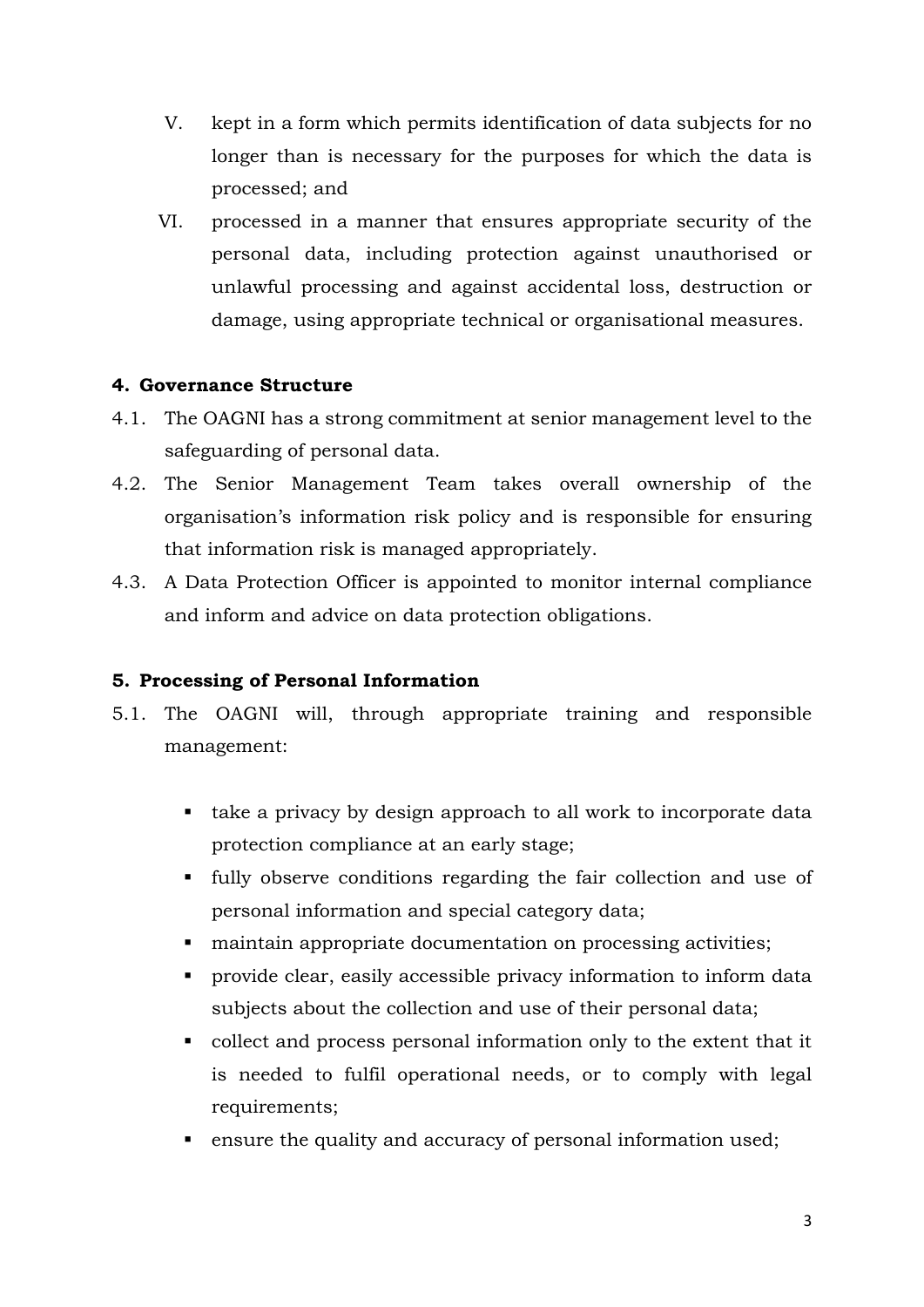- apply strict checks and appropriate data retention schedules to determine the length of time personal information is held;
- ensure that data subjects can fully exercise their rights under the data protection legislation;
- respond to subject access requests promptly and within one month of receipt;
- put in place appropriate technical and organisational security measures to safeguard personal information;
- ensure that personal information is not transferred abroad without adequate safeguards; and
- ensure all personal data is held in line with information assurance, information management and records management policy.

# **6. Compliance**

6.1. The Data Protection Officer will ensure that:

- only staff who need access to personal information as part of their duties are authorised to do so;
- all staff processing personal information are appropriately trained and supervised; and
- procedures for handling personal information are clearly understood, available and regularly reviewed.

# **7. Staff Responsibilities**

- 7.1. All staff managing and processing personal information are directly and personally responsible for following good data protection and records management practice.
- 7.2. They will take steps to ensure that personal data is kept secure at all times against unauthorised or unlawful loss, disclosure or destruction, and in particular will ensure that:
	- they complete annual training in the handling of personal information;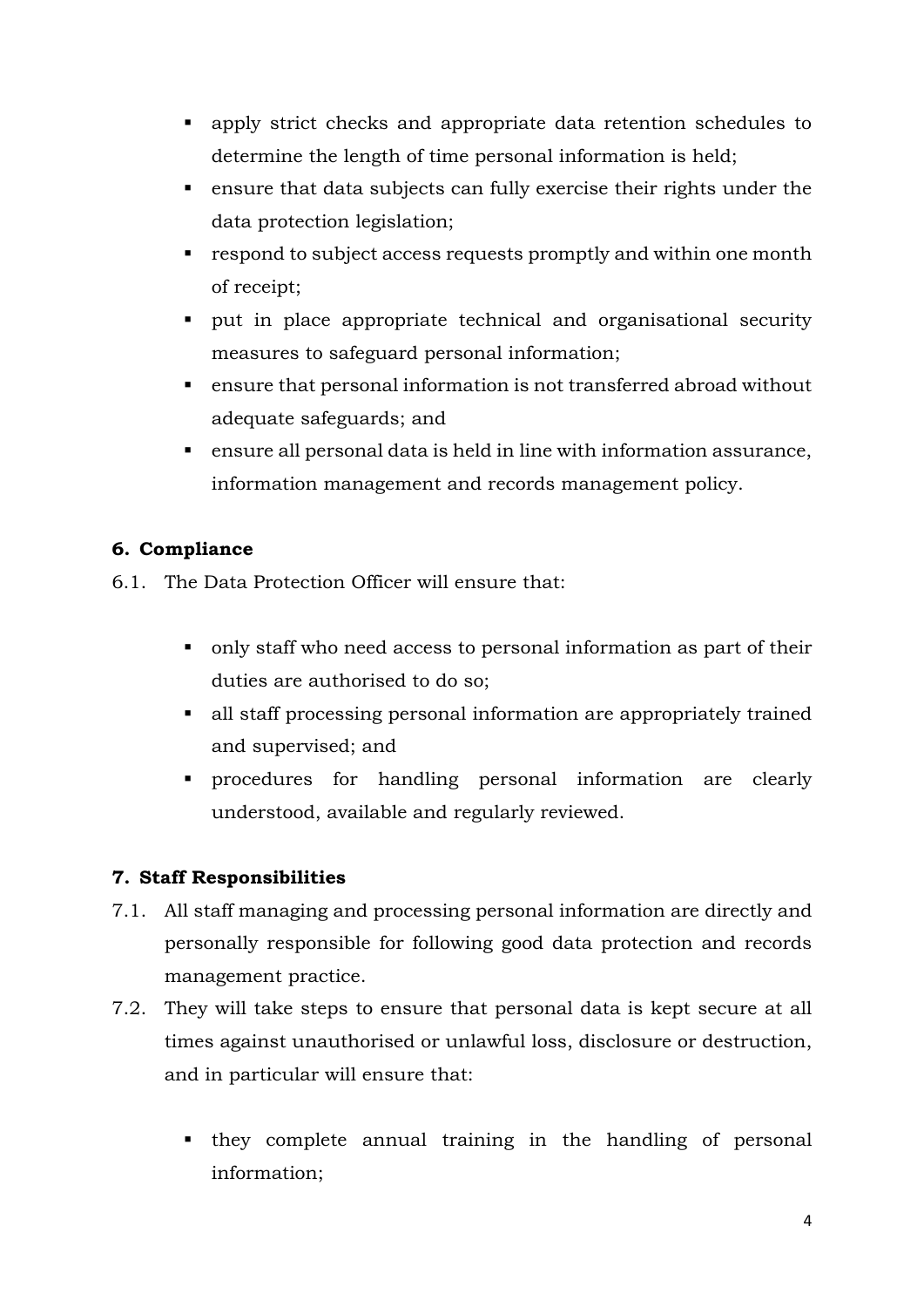- they have a specific data protection objective in personal performance agreements;
- all records and documents containing personal / special category data are processed securely;
- personal data held electronically is protected by use of secure passwords; and
- $\blacksquare$  individual passwords are not easily compromised.
- 7.3. When staff process information about other people, they must comply with this policy and OAGNI data handling procedures. Staff must not disclose personal information outside this guidance or use data held on others for their own purposes.

## **8. Data Breach Management**

- 8.1. In the event of a data breach, staff must follow procedures set out within the OAGNI Data Breach Management Policy. The purpose of this is to ensure that a consistent and effective approach is applied to handling data incidents.
- 8.2. The policy sets out arrangements for the management of incidents and sets out the roles of staff in reporting and investigating breaches.

# **9. Data Sharing**

- 9.1. Data sharing means the disclosure of information from the OAGNI to a third party organisation or organisations.
- 9.2. Before disclosing personal information to another organisation, staff will ensure all sharing is lawful, fair, transparent and in line with the rights and expectations of data subjects.
- 9.3. If the OAGNI engages a data processor, a written contract will be put in place to ensure both parties understand their obligations, responsibilities and liabilities. Any suppliers who are users of personal information supplied by the OAGNI will be required to confirm and demonstrate that they will abide by the requirements of the legislation and the terms and conditions of the contract.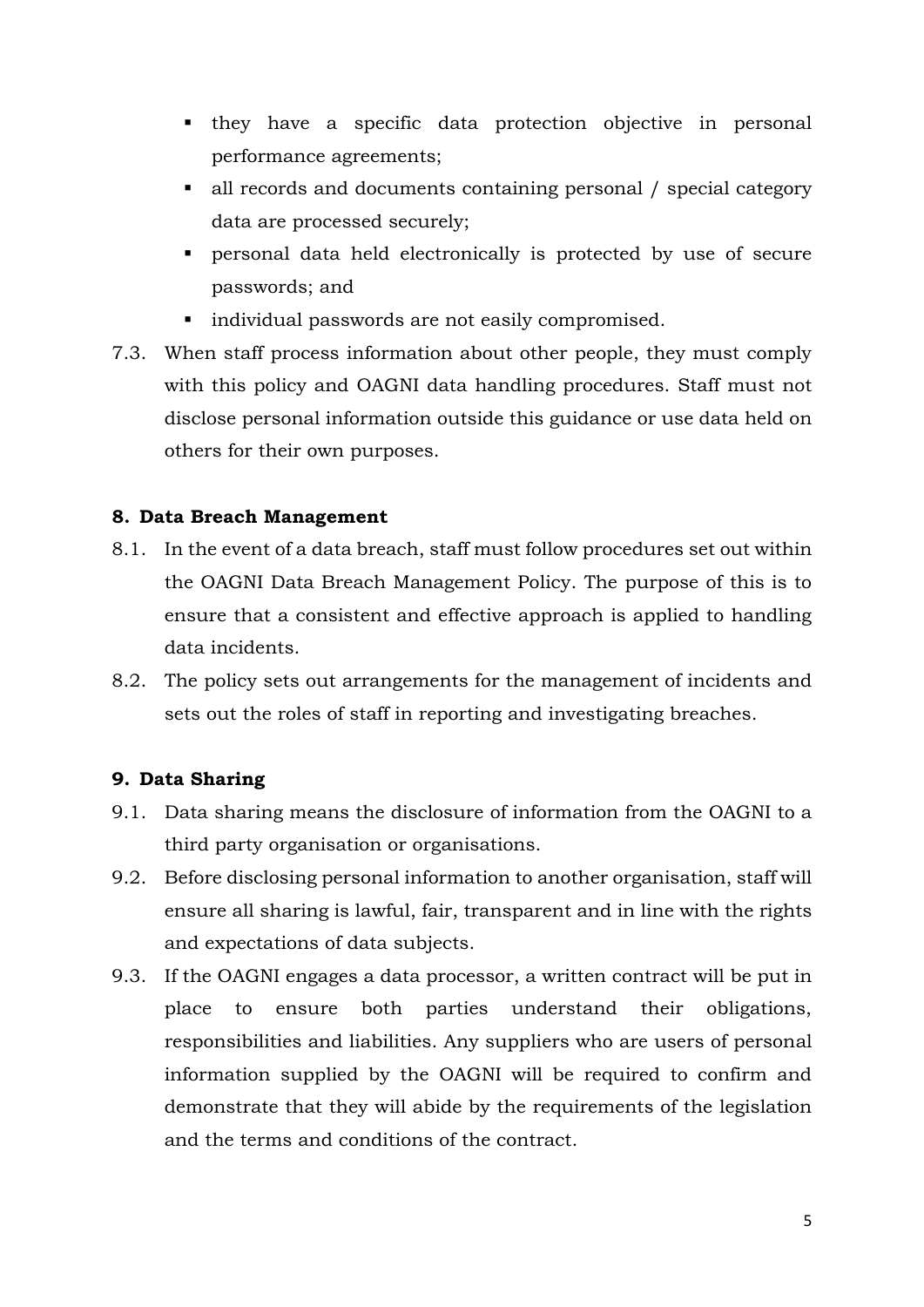- 9.4. Where personal data is shared with another public authority, a data sharing agreement is required to define a common set of rules to be adopted by all parties subject to the data sharing operation.
- 9.5. Data sharing agreements and contracts will be drawn up in line with [Department of Finance guidance on Data Sharing.](https://www.finance-ni.gov.uk/sites/default/files/publications/dfp/Departmental%20Guidance%20on%20Data%20Sharing%20-%20Contracts%20and%20Agreements%20-%20Version%202%20May%202018.pdf)

## **10. Policy Awareness**

- 10.1. A copy of this policy will be given to all new members of staff and interested third parties. Existing staff and any relevant third parties will be advised of the policy which will be posted on our website. It can be made available in other formats on request to the Data Protection Officer.
- 10.2. All staff and relevant third parties must be familiar and comply with this policy at all times. The policy will be reviewed every two years.

### **11. Contact**

- 11.1. In the event that a data subject has a concern or complaint in relation to the OAGNI's handling of personal data or wishes to exercise their rights under the legislation, they can contact the Data Protection Officer. Data subjects can also complain to the OAGNI if they are dissatisfied with our response to a subject access request. We aim to respond to complaints or queries within 20 working days of receipt of correspondence.
- 11.2. The Data Protection Officer can be contacted as follows:

Data Protection Officer OAGNI PO Box 1272 Belfast BT1 9LU Email: [contact@attorneygeneralni.gov.uk](mailto:contact@attorneygeneralni.gov.uk)